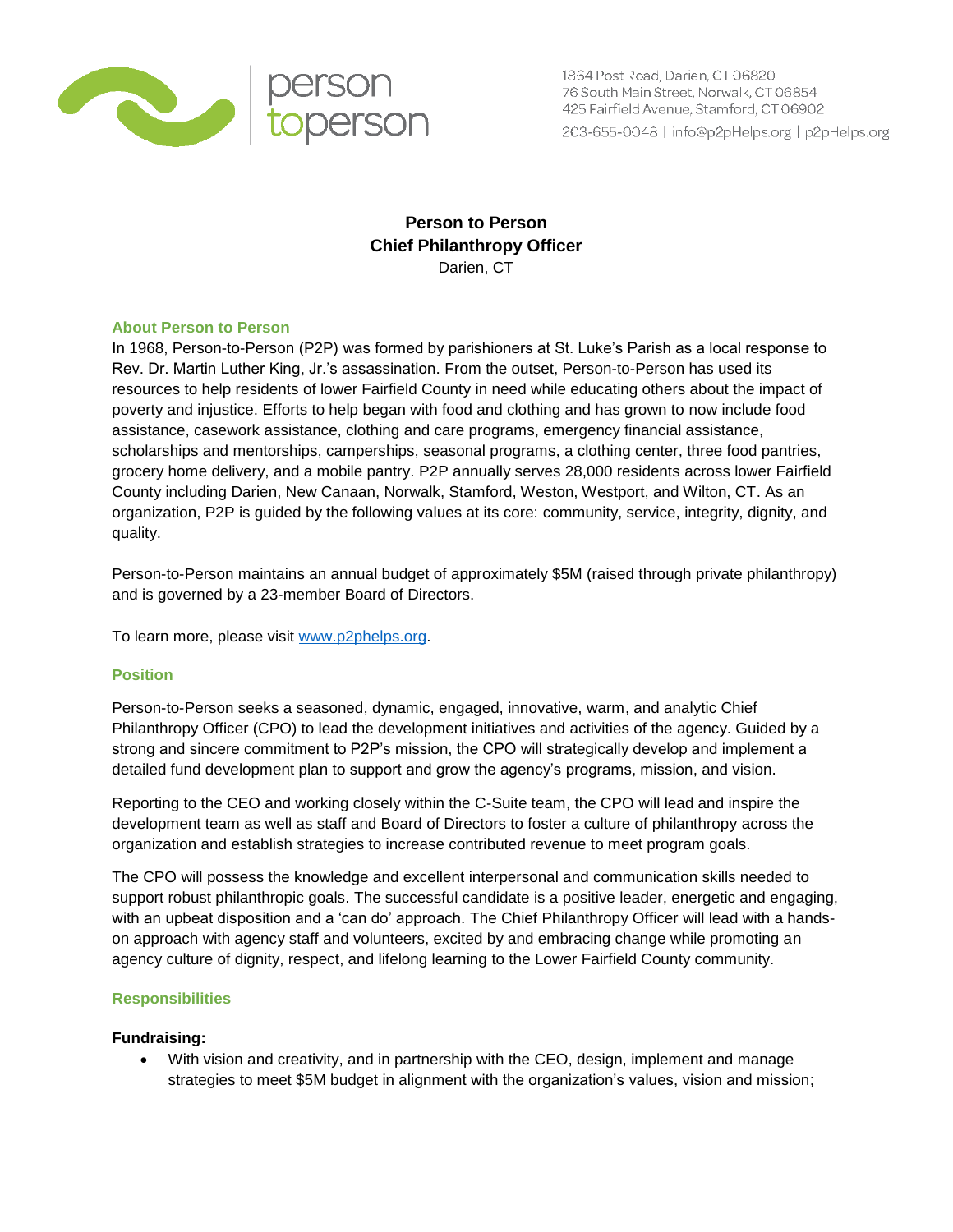

- Develop a comprehensive, data-driven fund development plan that includes donor segmentation, grants management, individual and institutional fundraising objectives and success metrics;
- Deepen individual giving, donor stewardship, cultivation and solicitation strategies, instituting moves management and other pipeline development initiatives to build major donor support;
- Manage a personal portfolio of prospective major individual donors, with a focus on five and six figure gifts; maintain existing donor relationships and deepen those alliances through regular, relevant communications and stewardship;
- Plan, support, and attend a variety of P2P events, including (but not limited to) galas, luncheons, "friend-raisers", cocktail parties, and other events;
- Ensure the accurate tracking and reporting of donor and revenue information using the Salesforce database in coordination with the Development Database Officer and members of the Finance team;

## **Executive Leadership:**

- As a vital member of the executive leadership team, serve as a key thought partner and collaborator to senior leadership and the Board to vision and drive strategy and initiatives, expanding organizational impact;
- Act as main liaison to the Board of Directors for fundraising activities and manage the Development Committee;
- Together with the CEO and COO, establish the annual philanthropy budget and monitor progress against the budget;
- Work to institutionalize a culture of philanthropy across the organization;
- Prepare periodic reports to the CEO, Board of Directors, Directors Emeriti, and the public on the status of development efforts of the agency;

## **Development Team Leadership:**

- Lead and oversee a team of five development professionals, including Grant Manager, Major Gifts Officer, Development Officer, Development Database Manager and Marketing & Communications Manager;
- Support a culture of collaboration and trust;
- Prioritize and advance diversity, equity and inclusion within the development team and across the organization;
- Ensure strong internal communications and the necessary systems, structures and processes are in place to support the organization's development objectives;
- Identify and recommend professional development activities for Philanthropy team members that builds and promotes the professionalism of the agency's philanthropy efforts; establish a culture of learning that emphasizes professional growth and an ongoing commitment to excellence and improvement;
- Establish work plans, performance objectives and fundraising goals, regularly review performance, provide professional development and training opportunities to support a culture of learning;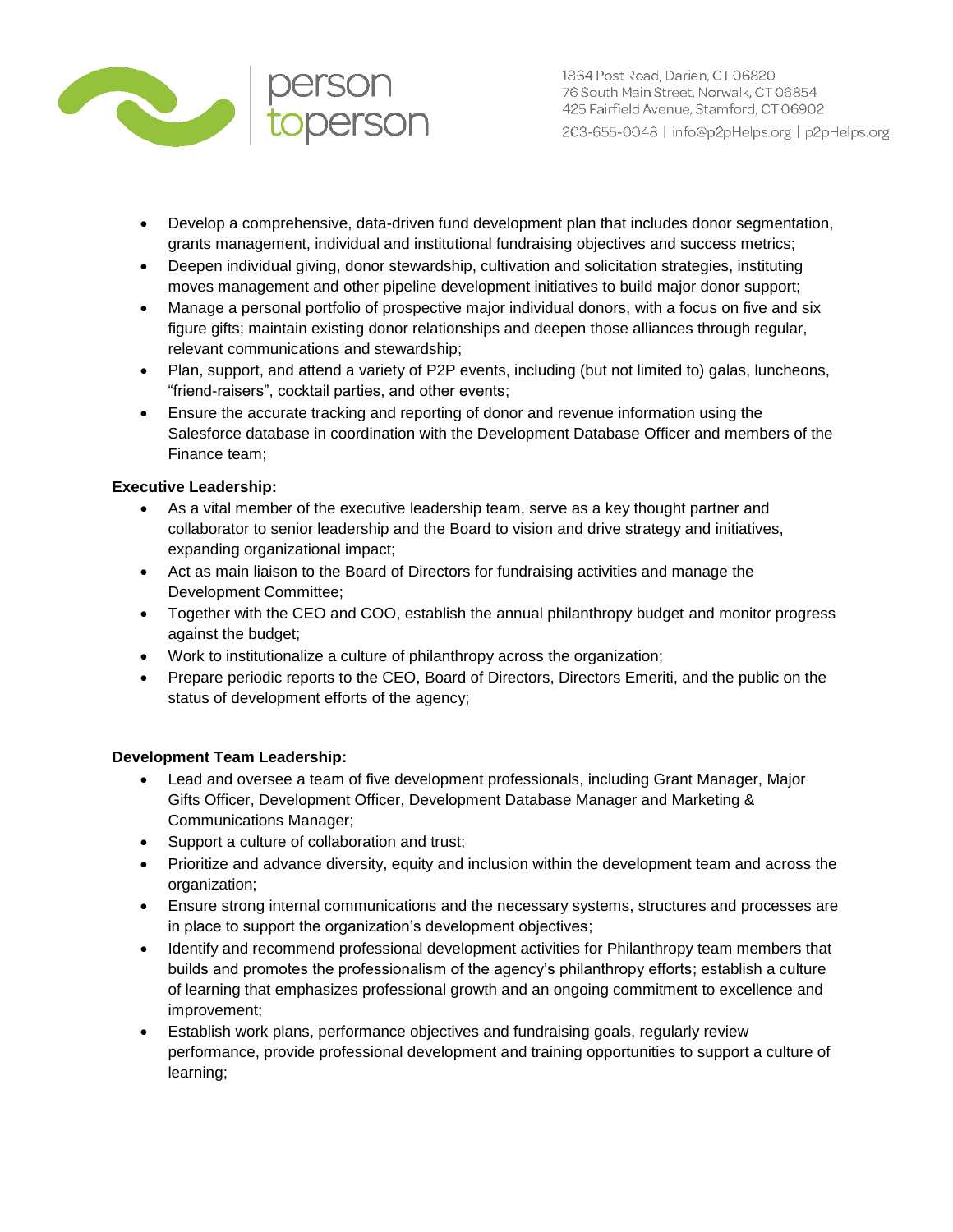

## **Qualifications**

- A commitment to the mission and activities of P2P;
- Demonstrated leadership skills, ability to manage and motivate staff towards a common goal, and ability to work effectively with senior leadership (including Board of Directors);
- A proven track record of success, innovation, and progressive accomplishments in fundraising with experience in all or most areas (annual, capital and endowment campaigns, major gifts, multi-year giving, and planned-giving);
- Experience with successful solicitations of individual donors to secure 5- and 6- figure gifts;
- Firm grasp of innovative and sophisticated fundraising tactics, including moves management, cultivation, stewardship and relational fundraising, event execution, creative campaigns, appeals and donor communications;
- Significant experience with board development and board member retention;
- Experience with marketing and/or branding as both relate to telling the mission of a nonprofit through collateral and other marketing materials;
- Demonstrated ability to effectively create and implement a fundraising strategic plan and operation in cooperation with engaged lay leaders;
- A passionate and optimistic individual who inspires team members to find opportunities to make improvements and strive for excellence in execution of their plans;
- A motivational communicator, both written and verbal, who is effective in 1-on-1 and group settings, comfortable with public speaking;
- Outstanding organizational skills, with the ability to complete projects on a timely basis and to manage multiple priorities;
- Excellent people skills. Warm, honest, sense of humor, and kind in working with others;
- Ability to interact and engage comfortably with a wide variety of key constituents across the P2P community;
- Knowledge of and experience with Salesforce highly preferred.

## **Compensation**

Person-to-Person offers competitive compensation, excellent benefits, and a supportive workplace culture. The salary range for this position is \$125,000 - \$150,000 per year. Benefits include health, dental, vision, and supplemental insurance, a 403(b) retirement plan with employer matching and generous paid time off. This is an in-person position with up to one day per week remote work optional.

Person-to-Person is committed to creating a diverse environment. P2P believes that a commitment to diversity, equity and inclusion provides the best environment, experience, and services for everyone, and especially the P2P Community.

To apply for this position, please send a resume, recent unedited writing sample and thoughtful cover letter to [jobs@p2phelps.org](mailto:jobs@p2phelps.org) or Person to Person, 1864 Post Road, Darien CT 06820, attention: Lauren